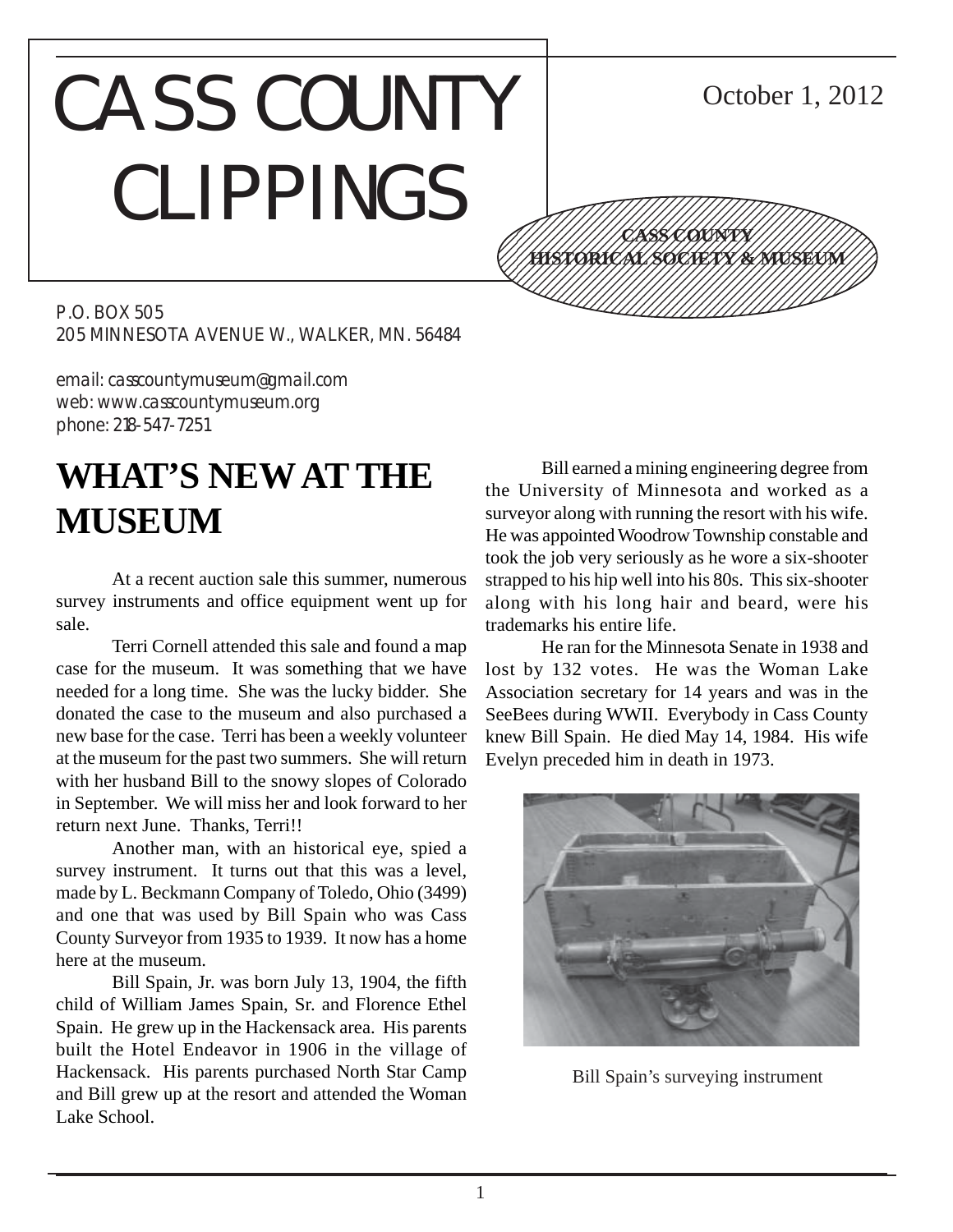## **PRESIDENT'S NOTES**

 We have had a very good summer at the Museum. We have doubled the number of visitors from last year and income from admissions is up 50%. Our "Historic Sites of Cass County" maps have been very popular as have our monthly programs. Outreach to other parts of the County include history presentations in Pine River, Oak Point of Leech Lake, Walker Rotary, and Remer, and displays of our beadwork collection at Outing's "Ancient Travel Route" celebration. We have generated excitement about what we can do, thanks to Renee and our many volunteers.

 I have a busy fall with presentations to the Budget Committee of the County and to the assembled Township Boards at their annual meeting. I am also working on a fundraising plan which is a requirement for a seminar I attended. We are also collecting data about our temperature and humidity inside the Museum as preparation for a preservation grant if needed.

 The work of the Society goes on year-round and if you have any ideas and/or questions, please let me know at 218- 547-7251 or by email at casscountymuseum@gmail.com.

## **ANNUAL MEETING -- OCT. 16**

Our annual meeting will be at the Ranch House in Walker, dinner at 6:00 p.m. Please call or email the Museum before Oct. 11 with your reservation. The business meeting will begin at 7:00pm, followed by a program entitled "Prohibition." Please join us!

## **ELECTION OF BOARD MEMBER**

There will be a vacancy on the Cass County Historical Society board of directors in 2013. The position is a 3-year term and open to members only. Nominations will be accepted prior to the October meeting. Election will be held at the annual meeting. Send nominations to casscountymuseum@gmail.com.

#### **Cass County Historical Society Board of Directors**

Dan Eikenberry, Pres. Lois Orton, V-Pres Karen Keener Elsie Nelson Sue Eikenberry Don Beadle Martha Winter Alexis Hadrava - Treasurer

#### **Cass County Research Center**

The research center is staffed by the Cass County Historical Society at the Cass County Museum in Walker. Through the winter, research help is available by appointment. The research library, obituary indexes, newspaper microfilm, and other archival materials are accessible for a \$10 research fee for non-members.

To make an appointment during the winter hours, contact Renee at 218-652-4377.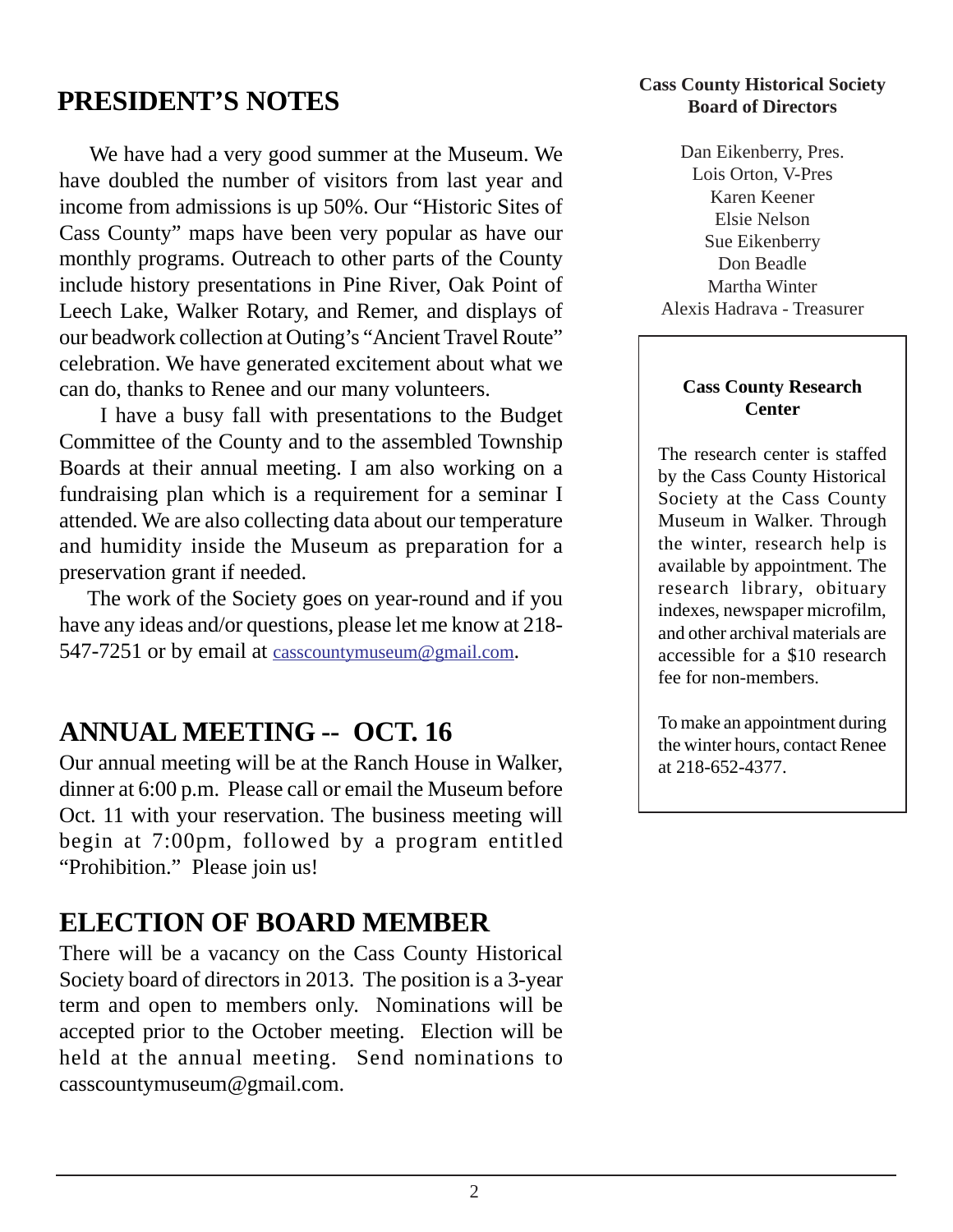### **FREE FRIDAYS GREAT SUCCESS**

Our Free Friday promotion has been a huge success. We have averaged over 50 visitors each Friday, with 124 on one day and 111 on another. Thanks to Gramma Jo's House, Walker American Legion, Walker VFW, Moondance Events, Orton Oil Co, 1<sup>st</sup> National Bank of Walker, May Creek Lodge, Otto Ringle Family, Walker Rotary Club, Acorn Hill Resort, Anderson Family Resorts, The Beehive, Lucettes' Pizza in Hackensack, and Faith in Action. If you get a chance as a member of the Historical Society, thank them for their generous support in encouraging people to learn about history by visiting our Museum and Pioneer School.

#### **GREAT VOLUNTEERS!**

 This season volunteers greeted patrons at the front desk on Free Fridays and also on Saturdays. The following have been very generous with their time and the Society thanks them for their help: Martha Winter, Elsie Nelson, Bob Dennis, Mona King, Don Beadle, Dan & Sue Eikenberry, Allison Eikenberry and Lexi Barber.

 Others have helped with the History Walk and our monthly programs. Many, many thanks to Cec McKeig, Nita and Bob Frink, Martha, Elsie, Dan and Sue.

 Special thanks to Bob Dennis and Tony and Pat Doughty for driving their vintage cars during parades. Mona King brought her spinning wheel in here every Friday and patiently answered all the questions asked of her. If you would like to volunteer, please let Executive Director Dan know by calling or emailing the Museum.

## **FROM THE DIRECTOR'S CORNER**

This past year has gone by very quickly as have the last 27 years that I have been the Museum Director. The time has come for me to step down from this position. I am not retiring but instead devoting more of my time and talents to the Cass County Research Center here at the museum. When I started collecting material for the Research Center little did I know that it would develop into a first-class operation. My new title will be that of Cass County Historian. By spring of next year, I will have new hours for the Center. Stop in and say Hello!

 We are in the process of hiring a Museum Director. The museum is open from May to September. This person will supervise the Museum and Schoolhouse when open, maintain a record of daily receipts, assist in design and maintenance of permanent and temporary displays, and maintain our digital files and hardcopy files in accordance with accepted museum practices. Computer skills are required, as is the ability to meet and greet the public. If you are interested, please contact Dan at the Museum.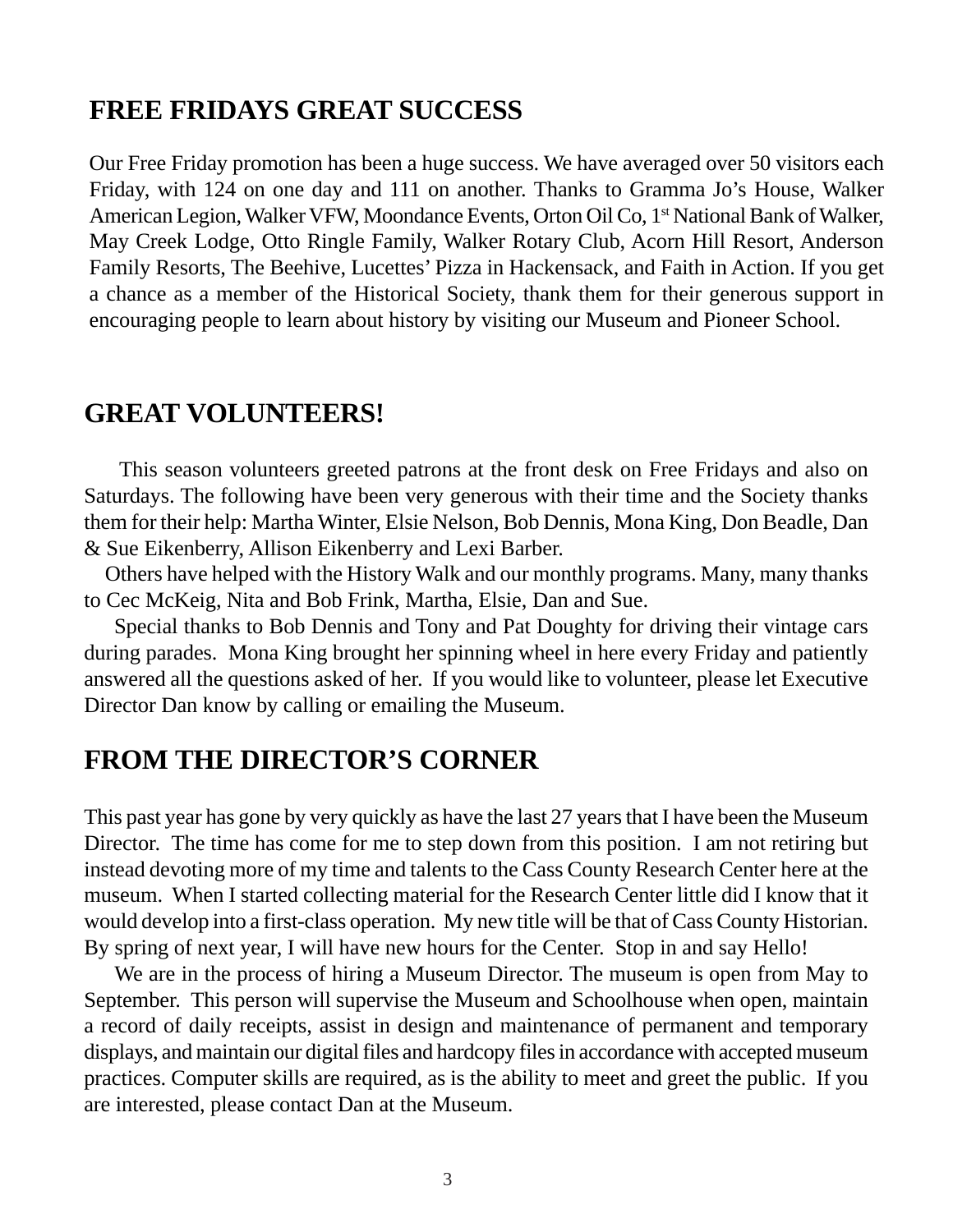## **Ancient Travel Route Celebration**

 On August 11, the Roosevelt and Lawrence Area Lakes Association held its second "Ancient Travel Route Celebration." Your Society played a part in the planning of the celebration and also had four displays there showing samples of Ojibwe bead work from our Museum. The displays were in four lockable cases, built with funds from a grant, and donated to us. There are  $4 - 30$ " x 42" flat cases and  $1 -$  slanted top case for table top displays. These cases are portable and will allow us to take artifacts with us as we participate in county events or present programs throughout the County.





## **Exciting Opportunity!**

 Walker Ford and the Ford Motor Company are hosting a "Drive for the Museum" day on September 26, from 10am to 7pm. Test drive a new Ford at the City Park upper parking lot and we will get \$20. Twenty dollars for each person (one per household) who drives, up to 300 people (\$6000). Mark your calendars and plan to test drive a Ford on the  $26<sup>th</sup>$ . The Museum will be open from  $10 - 7$ . Stop in after you drive and say hello. Remember, your membership gives you free admission on any day.

## **CCHS Program Series**

CCHS has presented a series of programs over the six months from May to October. The August program was held at the Pine River Depot and was hosted by the Heritage Group North, Inc. HGN was established to explore the human and natural history of the greater Pine River area. Barry Babcock was the guest speaker. A rough estimate of the audience was approximately sixty people who came to hear his presentation on George Bonga. The September meeting was held at the Remer Soo Line Depot. (photo at right) The old Remer Depot is located at the west edge of town and has been remodeled to include a



visitors' and information center located on the popular Soo Line Recreational Trail. Approximately twenty local people joined the discussion on some of the early Remer history and some of the Remer Firsts! Both locations are on the National Register of Historic Places.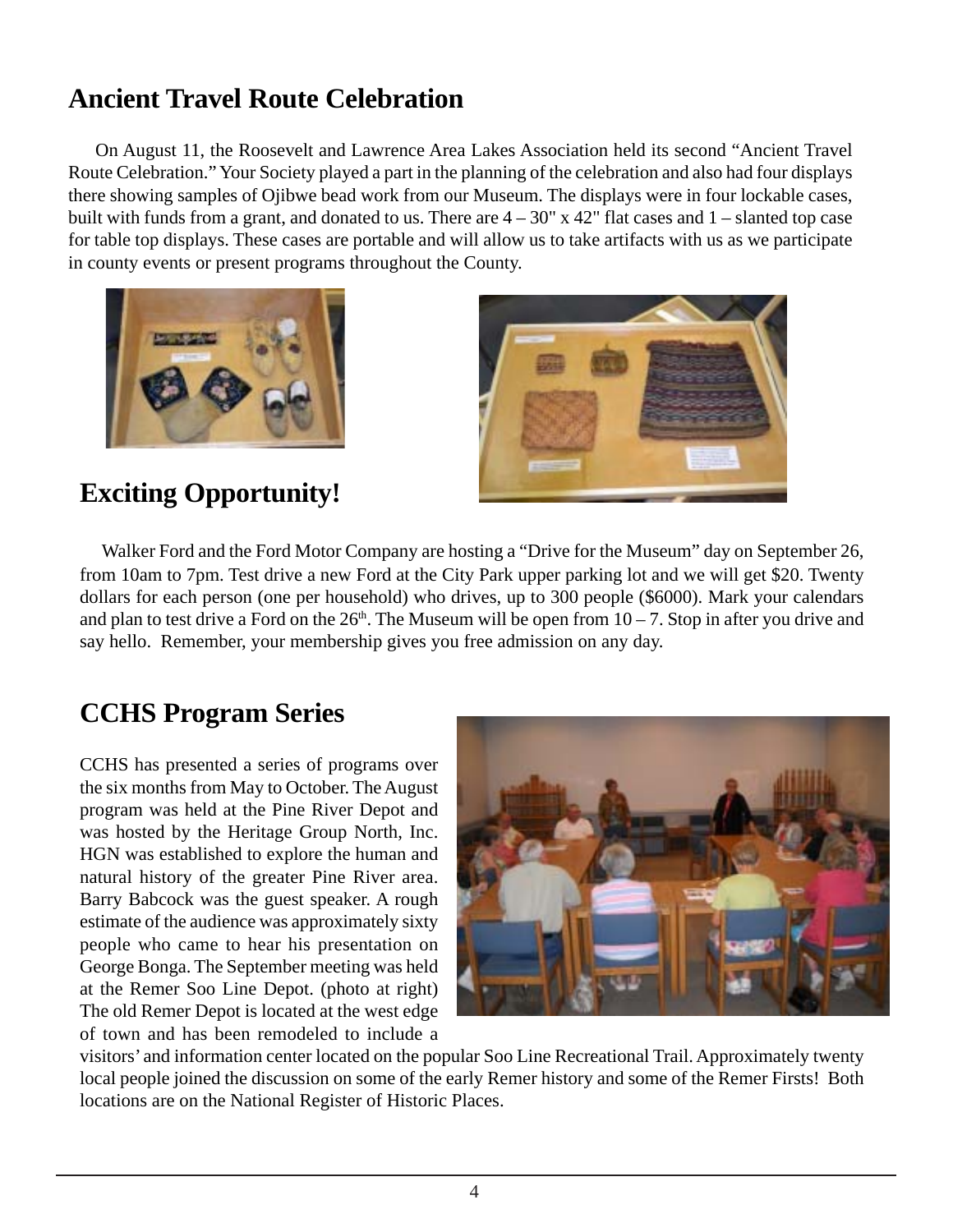## **Membership - 2012**

Current membership as of October 1, 2012.

#### **Sponsors \$250-\$999**

First National Bank Lois Orton Bob & Nita Frink D. W. Jones, Inc. Ron Libertus

#### **Businesses \$50+**

Acorn Hill Resort Bank Forward May Creek Senior Living Campus Richard & Carlyne Raymond Hummingbird Press Andersons Cove Grand Vu Northland Lodge Spirit of the North Chippewa Lodge Orton Oil Company Walker Animal Hospital Ranch House Supper Club

#### **Individuals - \$10**

Karin Arsan Frances Bean Bob Bean Vi Blackburn Bob Crass Margaret Dewey Barb Frederick Karen Keener Karen Kezele Elsie Nelson Marlys Nitchals Robert Redfield Otto Ringle Erma Schantle John Sumption Glenna Tappe Char Moore Travis Grimmler Rhonda Fochs Leo Witt

#### **Friends \$100-\$249**

Willard Arends Steve Bilben Don & Margaret Brown Clarence & Bonnie Byersdorfer Jim & Shirley Dowson Dan & Sue Eikenberry John & Thelma Grimley Gramma Jo's House Paul & Jana Pence Kathie Stoneking

#### **Township Support**

Birch Lake Township Blind Lake Township Fairview Township Gould Township Kego Township Leech Lake Township Loon Lake Township Pine River Township Ponto Lake Township Powers Township Remer Township Salem Township Shingobee Township Smoky Hollow Twp Sylvan Township Trelipe Township Turtle Lake Township Wilkinson Township

City of Walker Cass County

#### **Special Memberships**

Tony & Pat Doughty Bob Dennis

#### **Family - \$15**

Leland & Dorothy Delger Tom & Lori Gamache Glen & Pat Mechelke Norb & Rosie Ochs Pat & Diane Pitzen Richard & Elizabeth Sauer Gary & Muggs Trimble Gary and Dianne Zuelow Giffen John Mehaffey Dennis and Mona King Carol Wedin Bob & Dodie Burdick

#### **Benefactor \$20-\$99**

Lynn & Patricia Abraham Virginia Abullarade Jane Baker Don & Tanis Beadle Audrey Chelberg Robert & Florence Crow Gordon & Liz Dahn Jerry & Vera Demars Richard & Joan Downham Mike & Karla Elsenpeter Steve & Jane Ekholm Dick & Donna Evenson Don Flyckt Neal & Kathy Gaalswyk Jerry & Renee Geving Patricia Herbison Jones Bob & Shirley Jewell Robert & Betty Kangas Cecelia McKeig Keith & Janice Matson Kelly & Jeanne Nelson James & Leona O'Neal Chris & Dorothy Opheim Rev. Mark & Sara Olson Jim & Rhoda Pope Richard Sandeen & Judy Gross Dana & Bev Sheldon Mary Donahue Stetz Bob & Ann Winegar Martha Winter